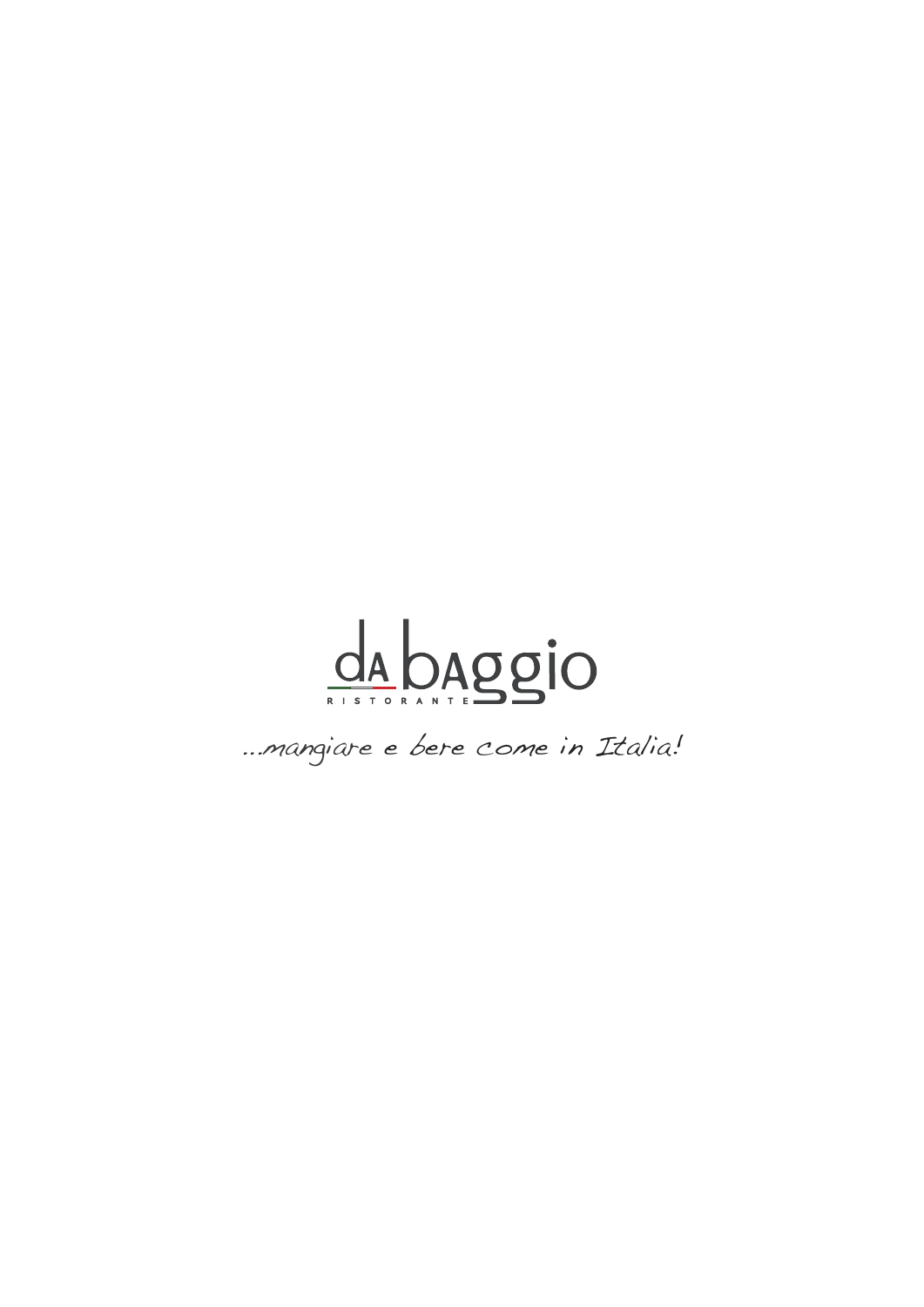# **ANTIPASTI**

#### **APPETIZERS**

| <b>BRUSCHETTA®</b><br>tomatoes, garlic, red onions, basil                                                                                                                  | 6.50  |
|----------------------------------------------------------------------------------------------------------------------------------------------------------------------------|-------|
| VITELLO TONNATO <sup>4,e</sup><br>thin sliced veal with tuna sauce and capers                                                                                              | 12.90 |
| <b>CARPACCIO DI MANZO CON GRANA"</b><br>sliced raw beef fillet with grana padano                                                                                           | 12.90 |
| <b>INSALATA FRUTTI DI MAREf.s.w</b><br>seafood salad with carrots, celery, garlic, lemon                                                                                   | 14.90 |
| <b>ANTIPASTO VERDURE<sup>8,m</sup></b><br>fresh grilled vegetable with olives and dried<br>cherry tomatoes                                                                 | 11.90 |
| <b>ANTIPASTO MEDITERRANO4,6,e</b><br>with grilled vegetable, various cheeses, Milanese salami,<br>spinata Romana, Prosciutto di Parma, dried cherry tomatoes<br>and olives | 13.50 |
| ANTIPASTO MISTO <sup>4,e,m,f,w</sup><br>vitello tonnato, buffalo mozzarella, olives, carpaccio di manzo,<br>seafood salad, prosciutto di parma, dried cherry tomatoes      | 15.90 |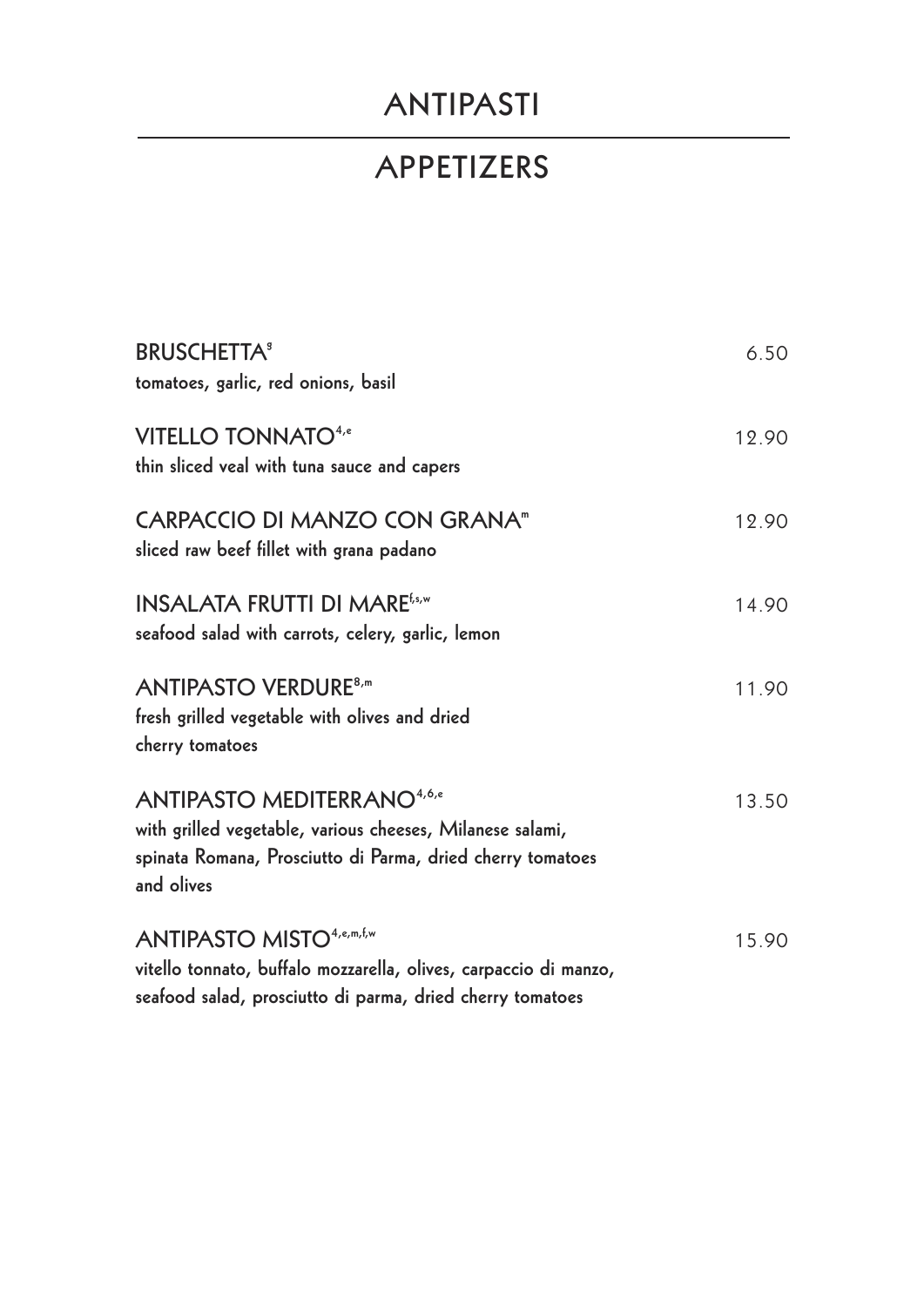### **INSALATE**

#### **SALADS**

*ALL OF OUR SALADS ARE SERVED WITH HOMEMADE VINAIGRETTESN OR BALSAMICO AND OLIVE OIL.*

| <b>MISTA PICCOLA</b><br>small mixed salad                                                                             | 5.90  |
|-----------------------------------------------------------------------------------------------------------------------|-------|
| <b>MISTA GRANDE</b><br>large mixed salad                                                                              | 9.90  |
| GIULIETTA <sup>4,m</sup><br>arugula, cherry tomatoes, parmesan                                                        | 10.90 |
| $TONNO^{4,8,1}$<br>mixed salad, tuna, dried cherry tomatoes, olives,<br>red onions                                    | 11.90 |
| <b>CAPRESE</b> <sup>m</sup><br>fresh tomatoes, buffalo mozzarella, basil                                              | 11.90 |
| <b>DA BAGGIO</b><br>mixes salad, chicken breast fillet, peppers, garlic,<br>chili, soy sauce                          | 13.90 |
| <b>GUSTOSA</b><br>mixed salad with strips of beef, mushrooms, blotted<br>with balsamic rosso                          | 14.90 |
| SALMONE E AVOCADO <sup>®</sup><br>aragula salad with avocado, salmon strips                                           | 15.90 |
| <b>INSALATA MISTA DI PESCE<sup>f,w</sup></b><br>mixed salad with fillet of sea bass, salmon, polpo and grilled gambas | 19.90 |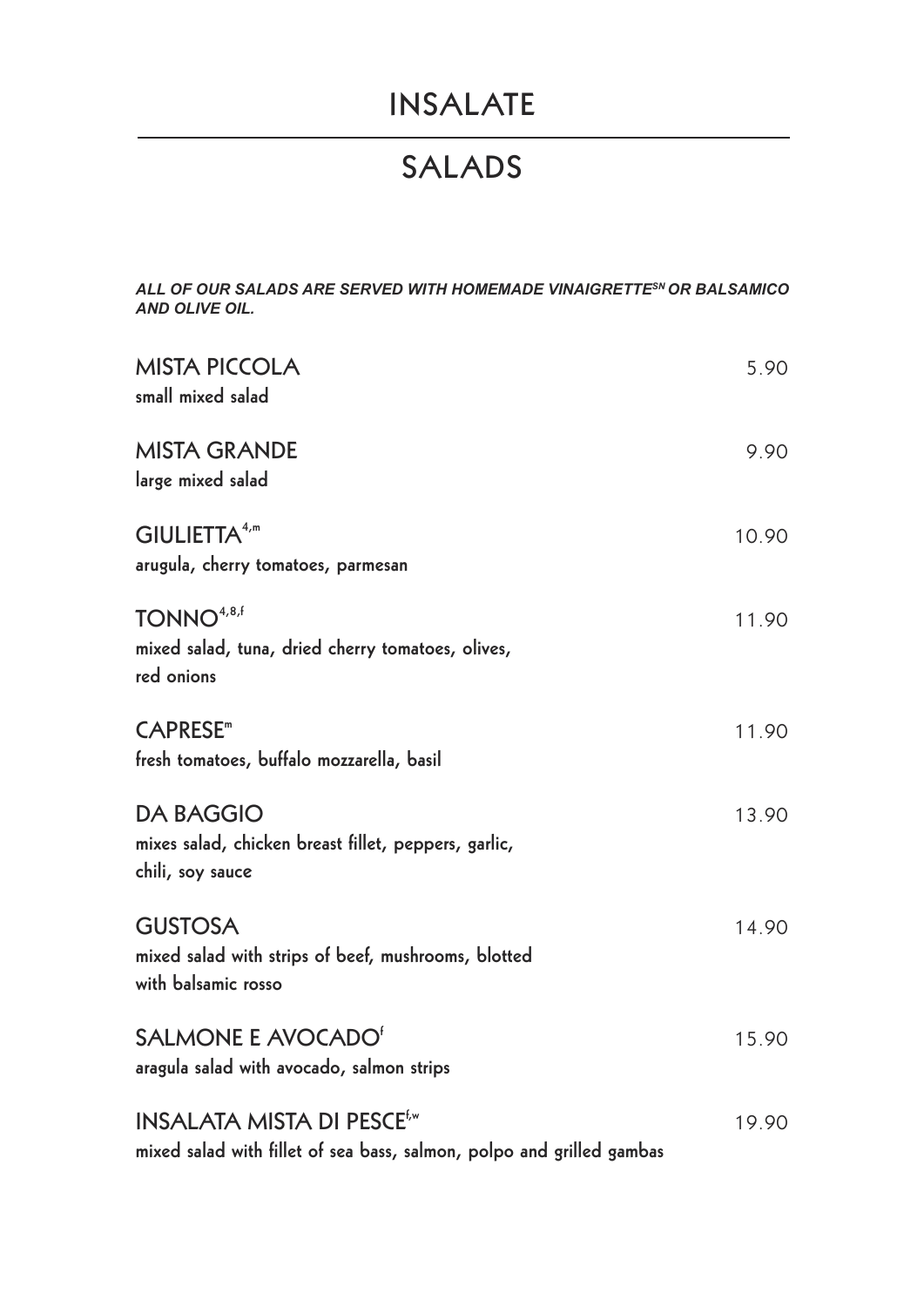### **ZUPPE**

# **SOUPS**

| <b>CREMA DI POMODORO</b> <sup>4,m,s</sup><br>tomato soup with croûtons     | 6.90  |
|----------------------------------------------------------------------------|-------|
| <b>MINESTRONE</b><br>thick soup with vegetable                             | 6.90  |
| <b>ZUPPA DI PESCE</b> <sup>f,w,s,g</sup><br>fish soup with garlic crostini | 14.90 |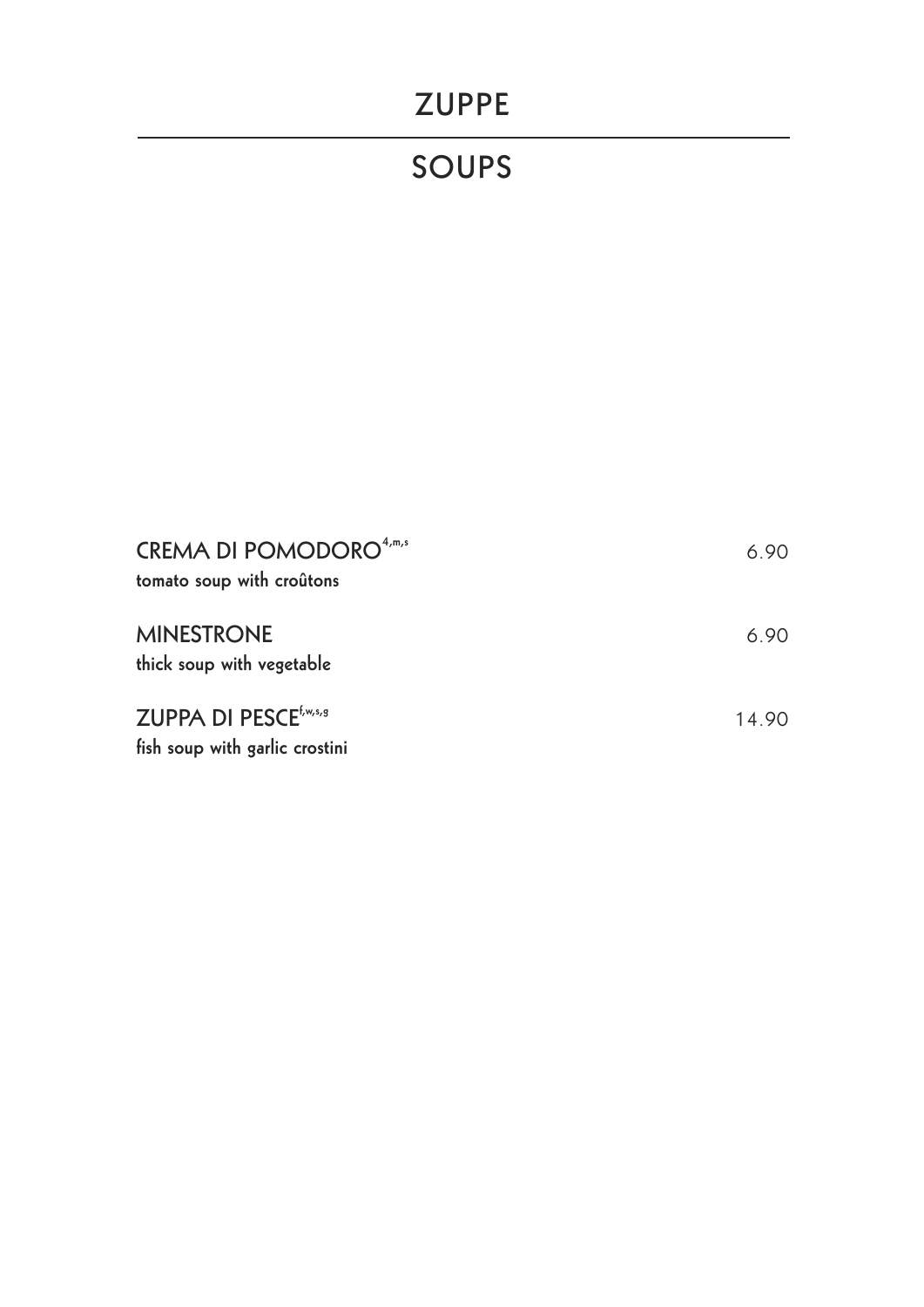# **RISOTTI**

# **RICE**

| <b>VERDURE</b> <sup>5,m</sup><br>creamy risotto with broccoli, zucchini, mushrooms,<br>aubergine, carrots, fresh spinach       | 14.90 |
|--------------------------------------------------------------------------------------------------------------------------------|-------|
| ROSSO <sup>14,s,m</sup><br>creamy risotto with strips of beef, radicchio, gorgonzola,<br>red wine                              | 15.90 |
| <b>GUSTO MARE</b> <sup>m, f, w, s</sup><br>creamy risotto with sepia, polpo, salmon, shrimp,<br>cherry tomatoes, garlic, chili | 16.90 |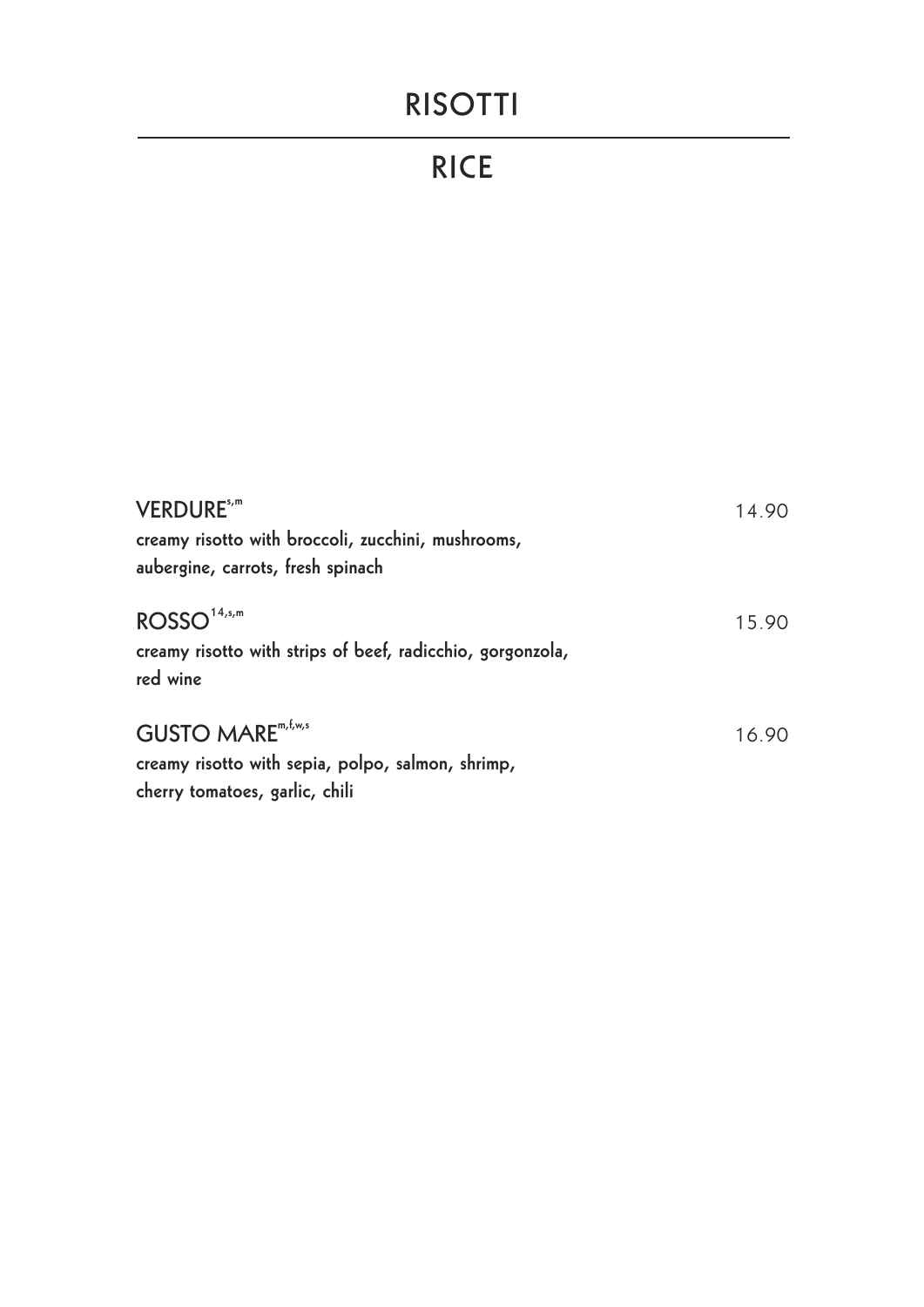# **PASTA**

# **NOODLES**

| <b>SPAGHETTI NAPOLI4,5</b><br>tomato sauce                                                                                                                       | 10.90 |
|------------------------------------------------------------------------------------------------------------------------------------------------------------------|-------|
| <b>SPAGHETTI AGLIO E OLIO'</b><br>garlic, chili, olive oil                                                                                                       | 10.90 |
| SPAGHETTI BOLOGNESE <sup>4,m,s</sup><br>minced meat sauce                                                                                                        | 11.90 |
| SPAGHETTI ALL <sup>'</sup> AMATRICIANA <sup>1,4,14,m,s</sup><br>pancetta (cured meat), onions, chili, tomato sauce                                               | 11.90 |
| SPAGHETTI ALLO SCOGLIO <sup>4,14,s</sup><br>seafood with sepia, polpo, shrimps, salmon, garlic, cherry<br>tomatoes on slightly spicy white wine and tomato sauce | 16.90 |
| SPAGHETTI VONGOLE <sup>14,s</sup><br>clams, cherry tomatoes, garlic, chili, white wine,<br>olive oil                                                             | 14.90 |
| <b>TORTELLONI SALVIA E BURRO<sup>m,s</sup></b><br>filled with spinach and ricotta in salvia butter sauce                                                         | 11.90 |
| TORTELLONI PANNA E LIMONE"" <sup>s</sup><br>filled with spinach and ricotta in cream-lemon sauce                                                                 | 11.90 |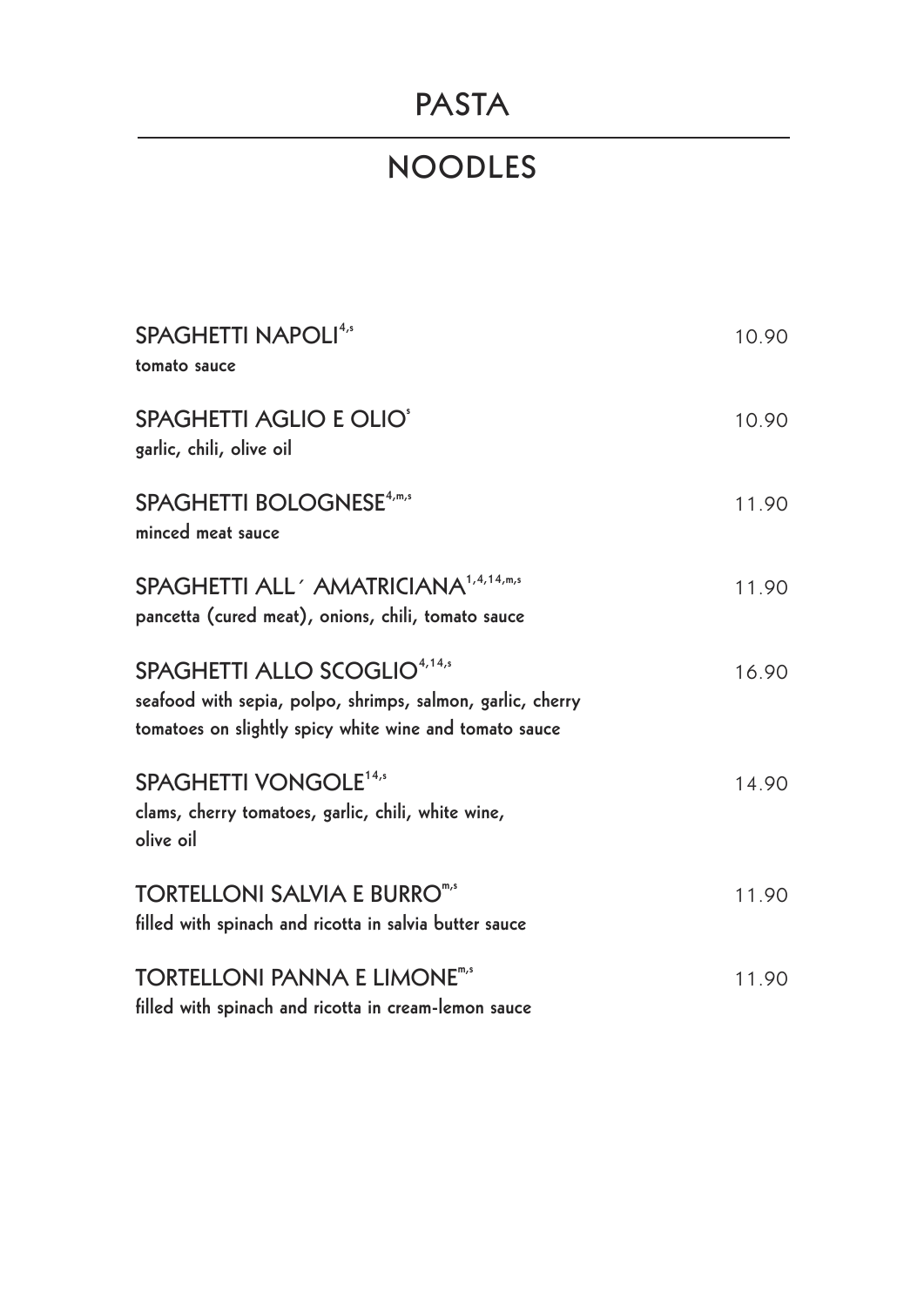# **PASTA**

# **NOODLES**

| PENNE ALL 'ARRABIATA <sup>4,5,5</sup><br>garlic, chili, tomato sauce, parsley                                              | 10.90 |
|----------------------------------------------------------------------------------------------------------------------------|-------|
| PENNE CON SPINACI <sup>m,s,g</sup><br>fresh spinach, gorgonzola, walnuts                                                   | 13.90 |
| PENNE ALLA SORRENTIN <sup>m,s,g</sup><br>cherry tomatoes, buffalo mozzarella, parmesan,<br>garlic, basil                   | 13.90 |
| <b>TAGLIATELLE SALMONE</b> <sup>m,f,s,g</sup><br>salmon strips in cream sauce, parsley                                     | 14.90 |
| <b>TAGLIATELLE HULK<sup>m,s,g</sup></b><br>chicken breast fillet and radicchio in curry cream sauce                        | 13.90 |
| <b>GNOCCHI MAMASITA<sup>m,s,g</sup></b><br>gnocchi with spinach, broccoli alla crema, gratinated<br>with provolone picante | 13.90 |
| LINGUINE YANA <sup>WS,S</sup><br>shrimps, broccoli, cherry tomatoes, garlic, chili,<br>olive oil                           | 15.90 |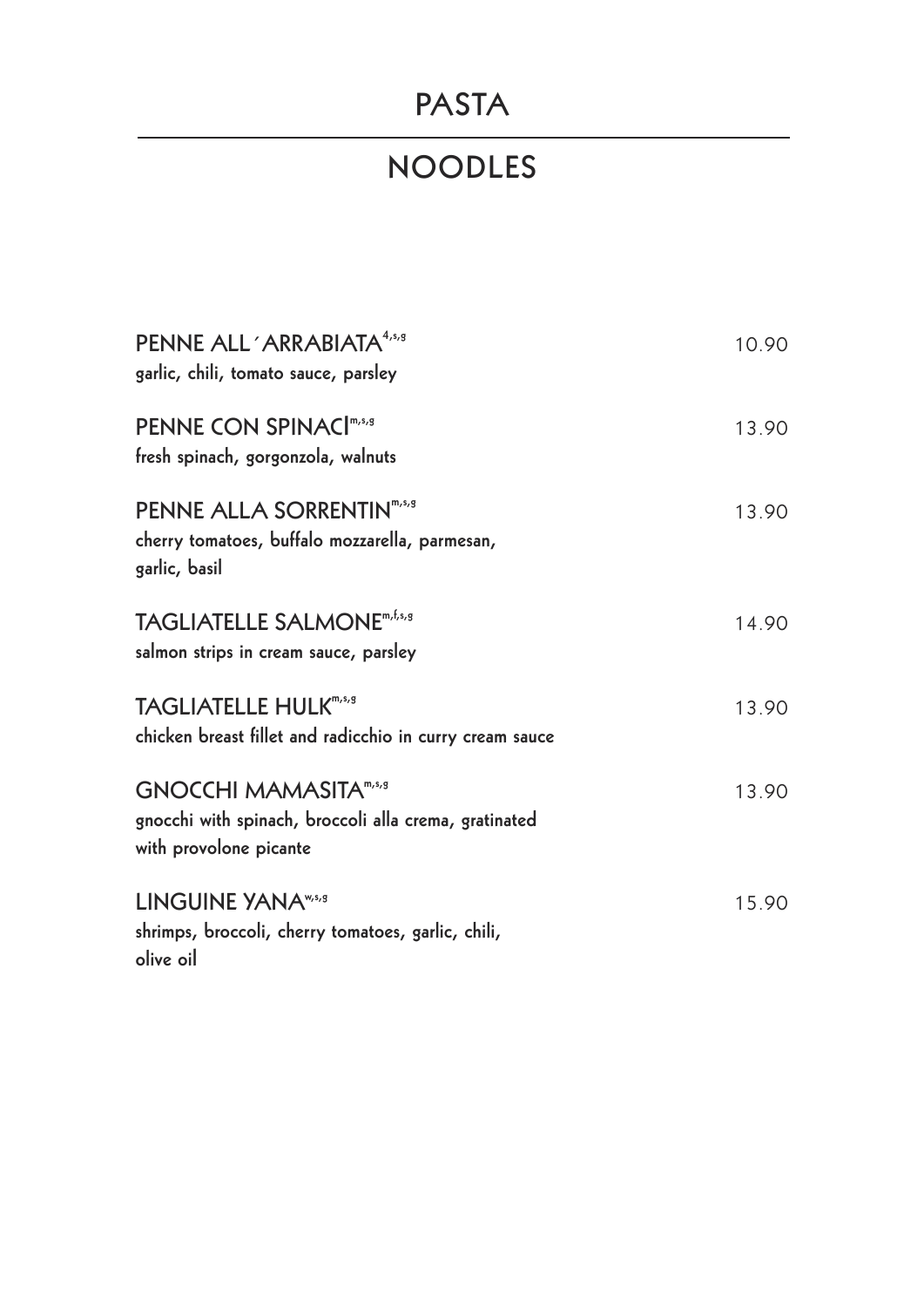#### **PIZZE**

| <b>PIZZA PANE<sup>s</sup></b><br>tomato sauce, garlic, oregano                                    | 6.50  |
|---------------------------------------------------------------------------------------------------|-------|
| <b>MARGHERITA<sup>m/9</sup></b><br>tomato sauce, mozzarella                                       | 8.50  |
| <b>BUFALINA<sup>m/9</sup></b><br>tomato sauce, buffalo mozzarella, basil                          | 10.90 |
| <b>PROSCIUTTO E FUNGHI1,5</b><br>ham, mushrooms                                                   | 10.50 |
| CLASSICA <sup>1,9</sup><br>salami, mushrooms                                                      | 10.50 |
| <b>DON PEPE<sup>1,9</sup></b><br>pepperoni sausage, green hot peppers                             | 10.50 |
| LA TRAVIGIANA <sup>m/s</sup><br>pizza bianca (without tomato-sauce), radicchio,<br>gorgonzola     | 10.50 |
| LA BOMBA <sup>1,m,s</sup><br>pancetta, gorgonzola, red onions                                     | 10.90 |
| TONNO <sup>8,f,g</sup><br>tuna, red onions, olives, capers                                        | 11.50 |
| <b>QUATTRO FORMAGGI<sup>m/9</sup></b><br>gorgonzola, mozzarella, grana padano, provolone piccante | 11.50 |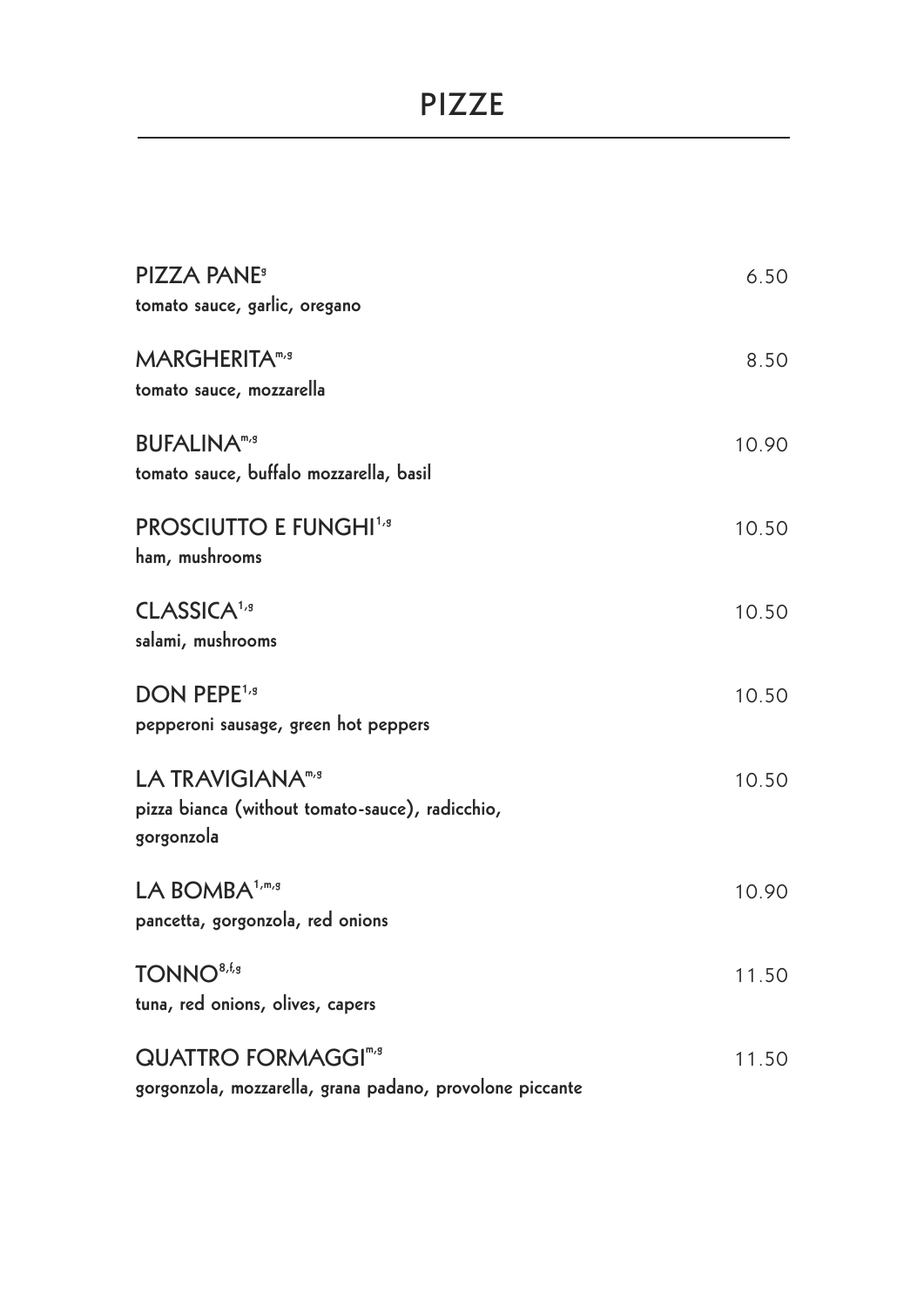### **PIZZE**

| <b>CAPRESE</b> <sup>m</sup> /s<br>buffalao mozzarella (cold), cherry tomatoes, basil                 | 11.90 |
|------------------------------------------------------------------------------------------------------|-------|
| <b>CALZONE<sup>1,9</sup></b><br>ham, salami, mushrooms                                               | 11.90 |
| PARMA <sup>1,9</sup><br>prosciutto di Parma, arugula, parmesan                                       | 12.90 |
| DELUXE <sup>e,w,s</sup><br>shrimps, salmon, dried cherry tomatoes, aragula, garlic                   | 14.90 |
| <b>ORTOLANAm/s</b><br>grilled egg plant, zucchini, peppers, mushrooms,<br>cherry tomatoes, provolone | 14.90 |

#### **EXTRAZUTATEN**

| Mozzarella                       | 2.00 | Artichoke <sup>4</sup>         | 1.50 |
|----------------------------------|------|--------------------------------|------|
| Grana Padano                     | 2.00 | Arugula                        | 2.00 |
| Sheep Milk Cheese                | 2.00 | Spinach (fresh)                | 2.00 |
| Gorgonzola                       | 2.00 | Olives <sup>8</sup>            | 1.50 |
| Salami <sup>1</sup>              | 2.00 | Peppers                        | 1.50 |
| Pepperoni Sausage 1 <sup>1</sup> | 2.00 | Green Hot Peppers <sup>4</sup> | 1.50 |
| H <sub>am</sub>                  | 2.00 | <b>Mushrooms</b>               | 2.00 |
| Prosciutti di Parma <sup>1</sup> | 2.50 | Capers                         | 1.50 |
| Anchovy                          | 1.50 | Red onoins                     | 1.50 |
| $T$ una <sup>4</sup>             | 2.00 | Pineapple <sup>4</sup>         | 1.50 |
| Shrimps                          | 2.50 | egg 1 piece                    | 2.00 |
| <b>Fresh Tomatoes</b>            | 1.50 | Pancetta                       | 1.50 |
| <b>Cherry Tomatoes</b>           | 2.00 | Provolone                      | 1.50 |
| <b>Broccoli</b>                  | 1.50 |                                |      |

**\* For all pizzas we use only mozzarella and tomato sauce.**

**\*\*The exception is the pizza "Bianca", this is without tomato sauce.**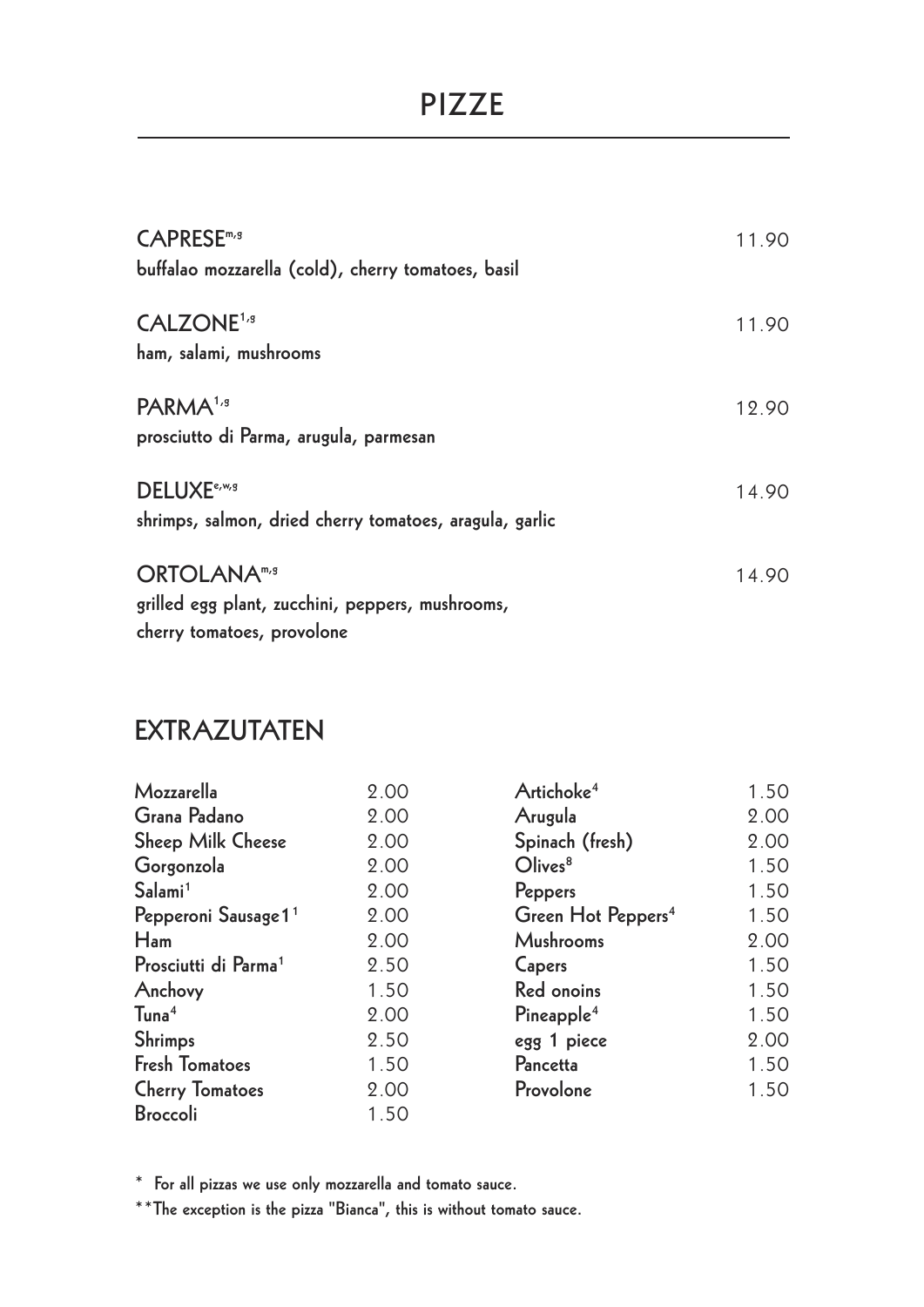# **CARNE**

# **MEAT**

| SALTIMBOCCA ALLA ROMANA <sup>1,4,14,</sup> 5,s,m<br>veal topped with prosciutto di parma and salvia in white<br>wine sauce with rosemary potatoes, small salad | 26.90 |
|----------------------------------------------------------------------------------------------------------------------------------------------------------------|-------|
| SCALOPPINA AL LIMONE E ROSMARINO <sup>5,m,s</sup><br>veal in lemon-rosemary-sauce with butter tagliatelle,<br>small salad                                      | 24.90 |
| <b>BISTECCA ALLA GRIGLIA</b><br>grilled rump steak with garlic and chili, rosemary potatoes,<br>small salad                                                    | 25.90 |
| <b>BISTECCA AL PEPE VERDE4,5</b><br>rump steak with green peppercorn sauce, rosemary potatoes,<br>small salad                                                  | 26.90 |
| <b>DUETTO ALLA GRIGLIA</b><br>grilled veal and beef steak with grilled vegetable,<br>small salad                                                               | 26.90 |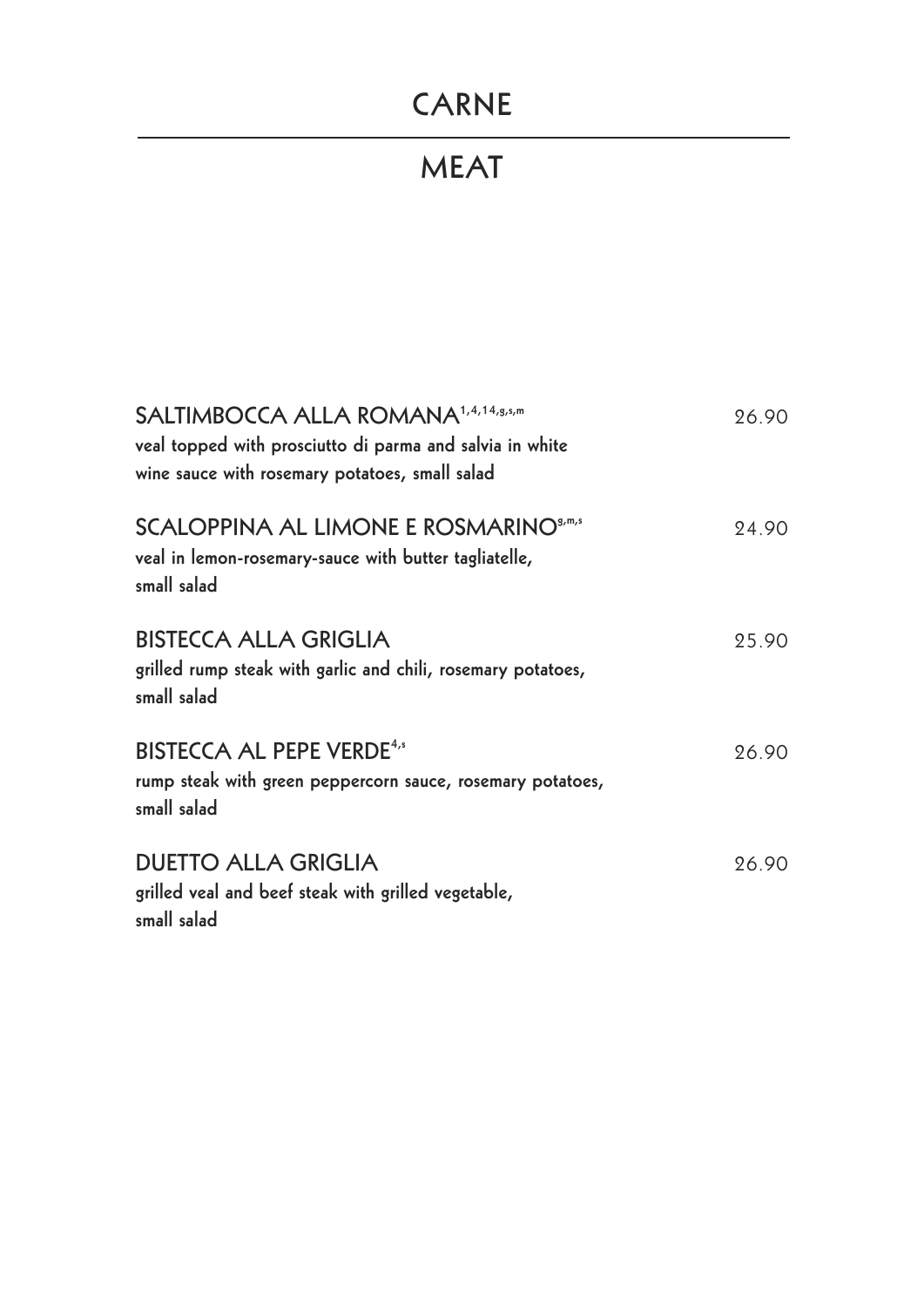# **PESCE**

### **FISH**

| SALMONE ALLA GRIGLIA <sup>6</sup><br>grilled salmon with garlic and chili, rosemary potatoes,<br>small salad         | 24.90 |
|----------------------------------------------------------------------------------------------------------------------|-------|
| SALMONE AL PEPE ROSA <sup>s, f, m, s</sup><br>salmon with pink peppercorn sauce, butter tagliatelle,<br>small salad  | 26.90 |
| <b>BRANZINO ALLA GRIGLIA<sup>f</sup></b><br>grilled seabass with garlic and chili, grilled vegetable,<br>small salad | 24.90 |
| <b>BRANZINO DELLA CASA</b> <sup>6,m,s</sup><br>seabass in lime sauce with risotto, small salad                       | 26.90 |
| <b>GRILLED POLPOWIN</b><br>marinated with lemon olive oil, served with spinach risotto<br>and small salad            | 26.90 |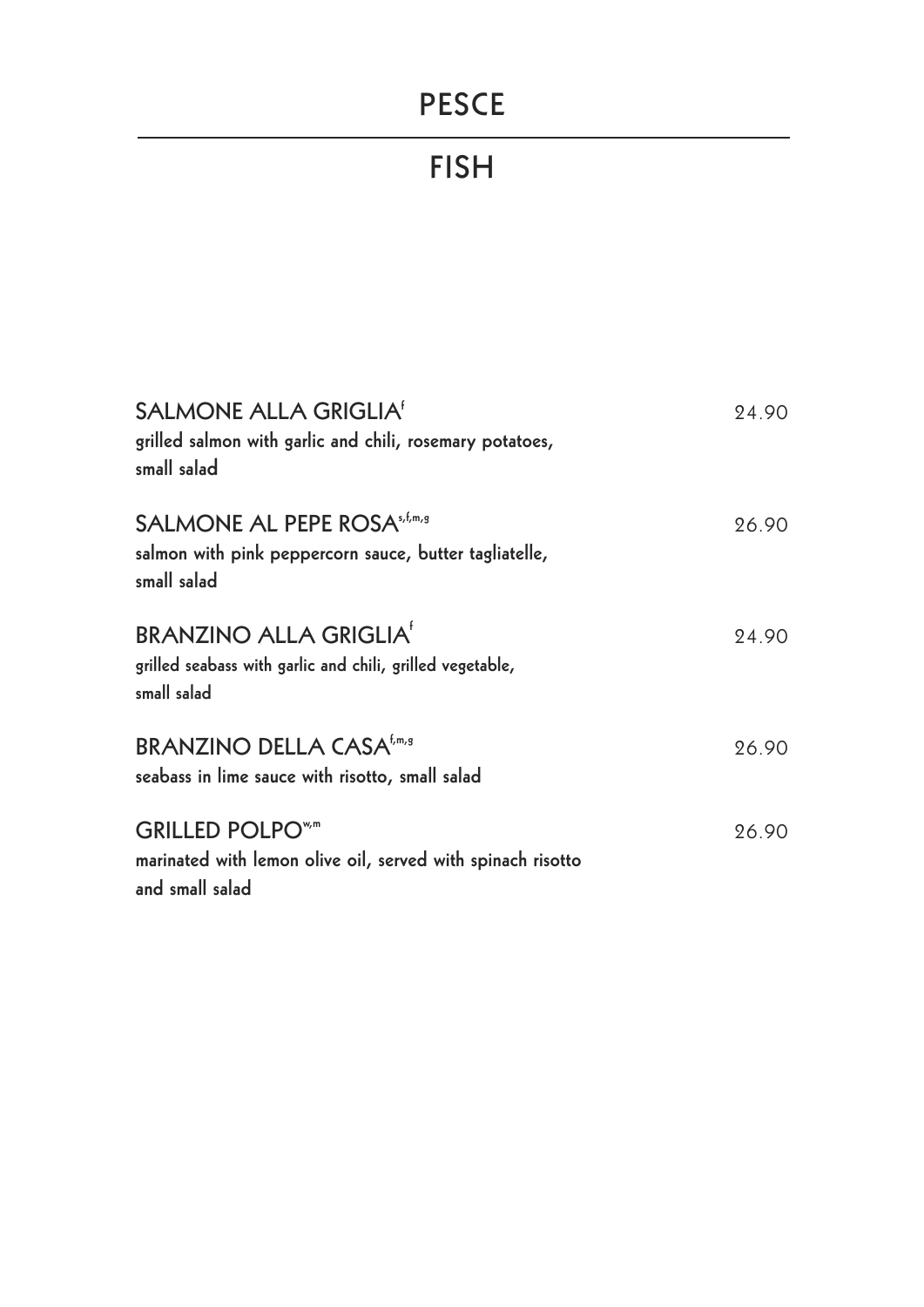#### **APERITIVO**

| <b>MARTINI BIANCO</b>             | $5$ cl | 4.90 |
|-----------------------------------|--------|------|
| <b>CRODINO</b>                    | 0,1    | 4.50 |
| <b>HUGO</b>                       | 0, 2   | 6.90 |
| RAMAZZOTTI ROSATO                 | 0, 2   | 6.90 |
| <b>APEROL SPRITZ</b>              | 0, 2   | 6.90 |
| <b>CAMPARI ORANGE<sup>2</sup></b> | 0, 2   | 4.90 |
| <b>CAMPARI SODA<sup>2</sup></b>   | 0, 2   | 4.90 |
|                                   |        |      |
|                                   |        |      |

| <b>PROSECCO</b>        | 0.1  | 0,75  |
|------------------------|------|-------|
| "NAONIS" EXTRA DRY DOC | 5.90 | 24.90 |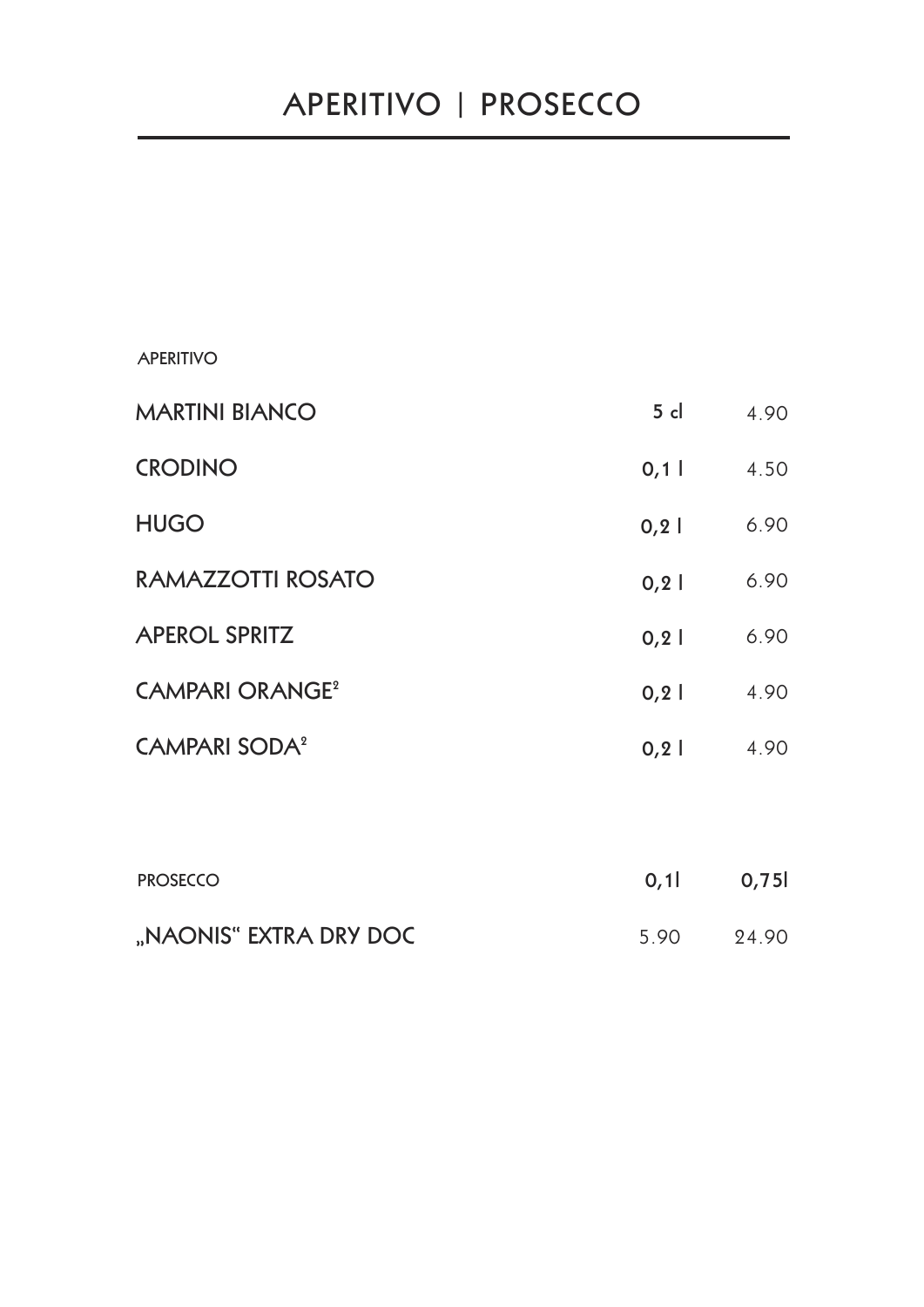| <b>WHISKEY</b>                          | $4$ cl |
|-----------------------------------------|--------|
| <b>JACK DANIEL 'S BOURBON</b>           | 4.90   |
| <b>MAKER'S MARK BOURBON</b>             | 5.90   |
| THE GLENLIVET 15 Y SINGLE MALT          | 6.90   |
| <b>JOHNNY WALKER RED LABEL SCOTCH</b>   | 4.90   |
| <b>JOHNNY WALKER BLACK LABEL SCOTCH</b> | 5.90   |
|                                         |        |
| <b>VODKA</b>                            |        |
| <b>ABSOLUT</b>                          | 4.90   |
| <b>SMIRNOFF</b>                         | 4.90   |
|                                         |        |
| <b>GIN</b>                              |        |

| <b>BOMBAY SAPPHIRE</b>   | 4.90 |
|--------------------------|------|
| <b>MONKEY 47 DRY GIN</b> | 6.90 |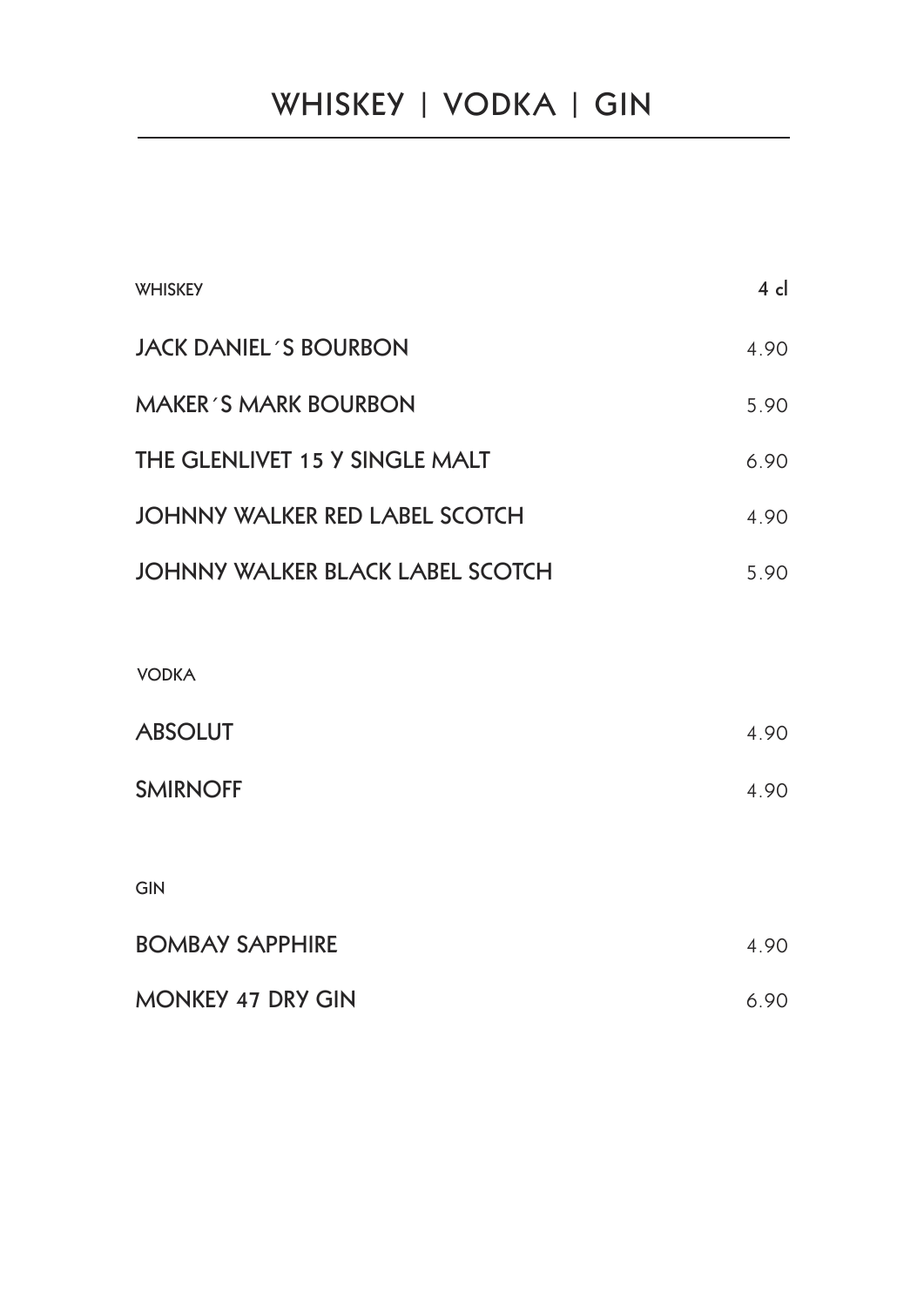| <b>COGNAC</b>                                  | $4$ cl |
|------------------------------------------------|--------|
| <b>REMY MARTIN</b>                             | 5.90   |
|                                                |        |
| <b>BRANDY</b>                                  |        |
| <b>VECCHIA ROMAGNA</b>                         | 4.90   |
|                                                |        |
| ALL LONGDRINKS ARE SERVED WITH 4 CL            | 0, 2   |
| <b>VODKA LEMON / TONIC<sup>7</sup> / JUICE</b> | 6.90   |
| <b>JACK DANIEL'S COLA<sup>6</sup></b>          | 6.90   |
| <b>HAVANA COLA<sup>6</sup></b>                 | 6.90   |
| <b>GIN TONIC</b> <sup>7</sup>                  | 6.90   |
| <b>OTILOM</b>                                  | 6.90   |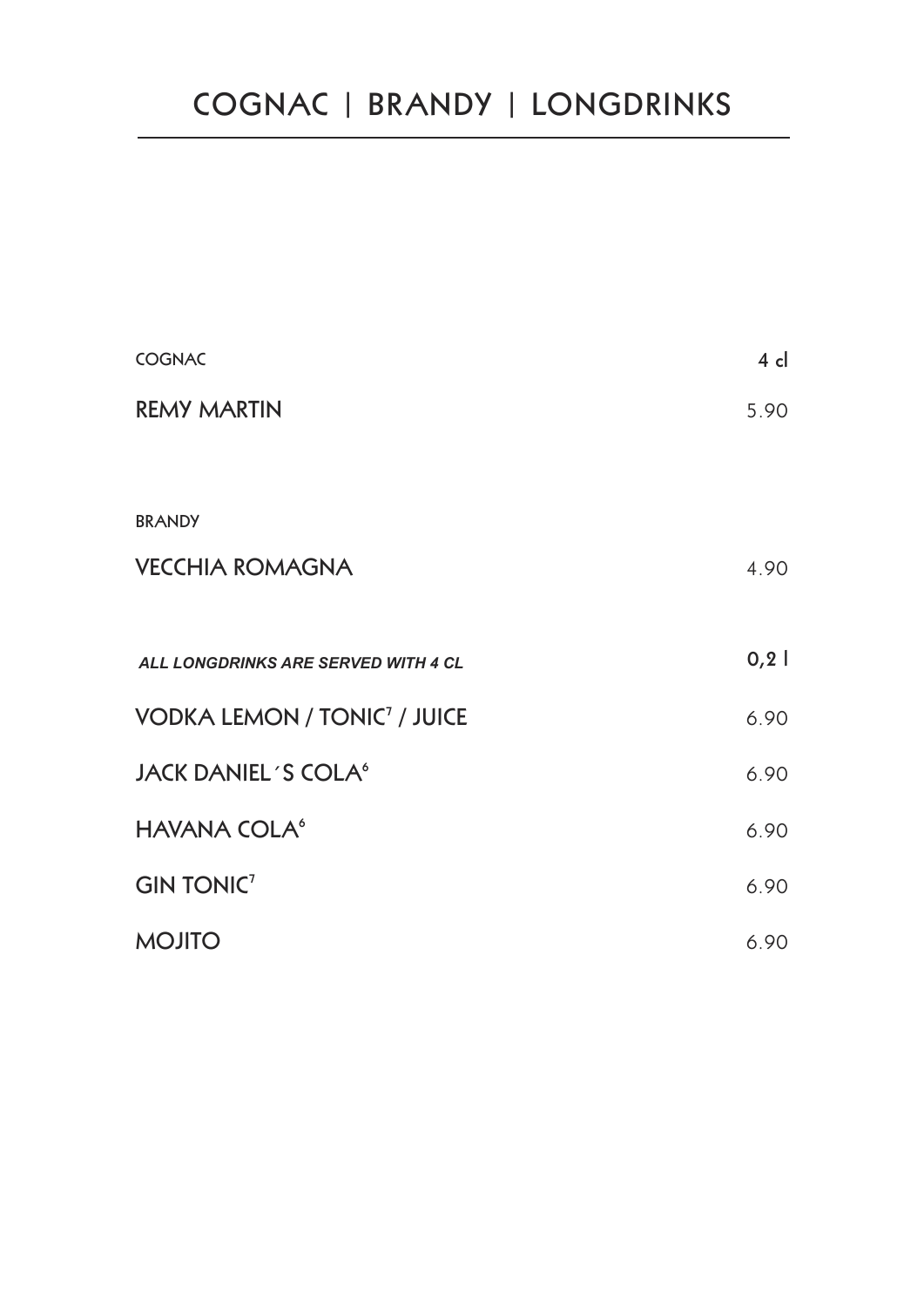# **DIGESTIVO | DIGESTIF**

|                                         | $2$ cl | $4 \,$ cl |
|-----------------------------------------|--------|-----------|
| <b>CELLINI ORO GRAPPA</b>               | 2.90   |           |
| <b>CELLINI CRU GRAPPA</b>               | 2.90   |           |
| <b>IL CICCHETTO DEL FRATE BIANCA</b>    | 2.90   |           |
| IL CICCHETTO DEL FRATE AMBRA GOLD       | 3.20   |           |
| PISONI GRAPPA TRENTINA                  | 4.20   |           |
| PISONI GRAPPA STRAVECCHIA               | 4.20   |           |
| PISONI GRAPPA TRENTINA CHARDONNAY       | 4.20   |           |
| PISONI GRAPPA TRENTINA MOSCATO          | 4.20   |           |
| PISONI GRAPPA BARRICATA TEROLDEGO       | 4.90   |           |
| <b>GRAPPA BARRICATA GEWÜRZTRAMINER</b>  | 4.90   |           |
| <b>MARCO BONFANTE GRAPPA NEBBIOLO</b>   | 4.20   |           |
| <b>MARCO BONFANTE GRAPPA DI MOSCATO</b> | 4.20   |           |
| BONFANTE GRAPPA DI BAROLO RISERVA       | 4.50   |           |
| <b>SAMBUCA</b>                          | 2.90   |           |
| <b>LIMONCELLO</b>                       | 3.90   |           |
| <b>AVERNA</b>                           |        | 3.90      |
| <b>RAMAZZOTTI</b>                       |        | 3.90      |
| <b>FERNET BRANCA</b>                    |        | 4.90      |
| <b>BAILEYS</b> <sup>m</sup>             |        | 4.90      |
| <b>AMARETTO DISARONNO</b>               |        | 4.90      |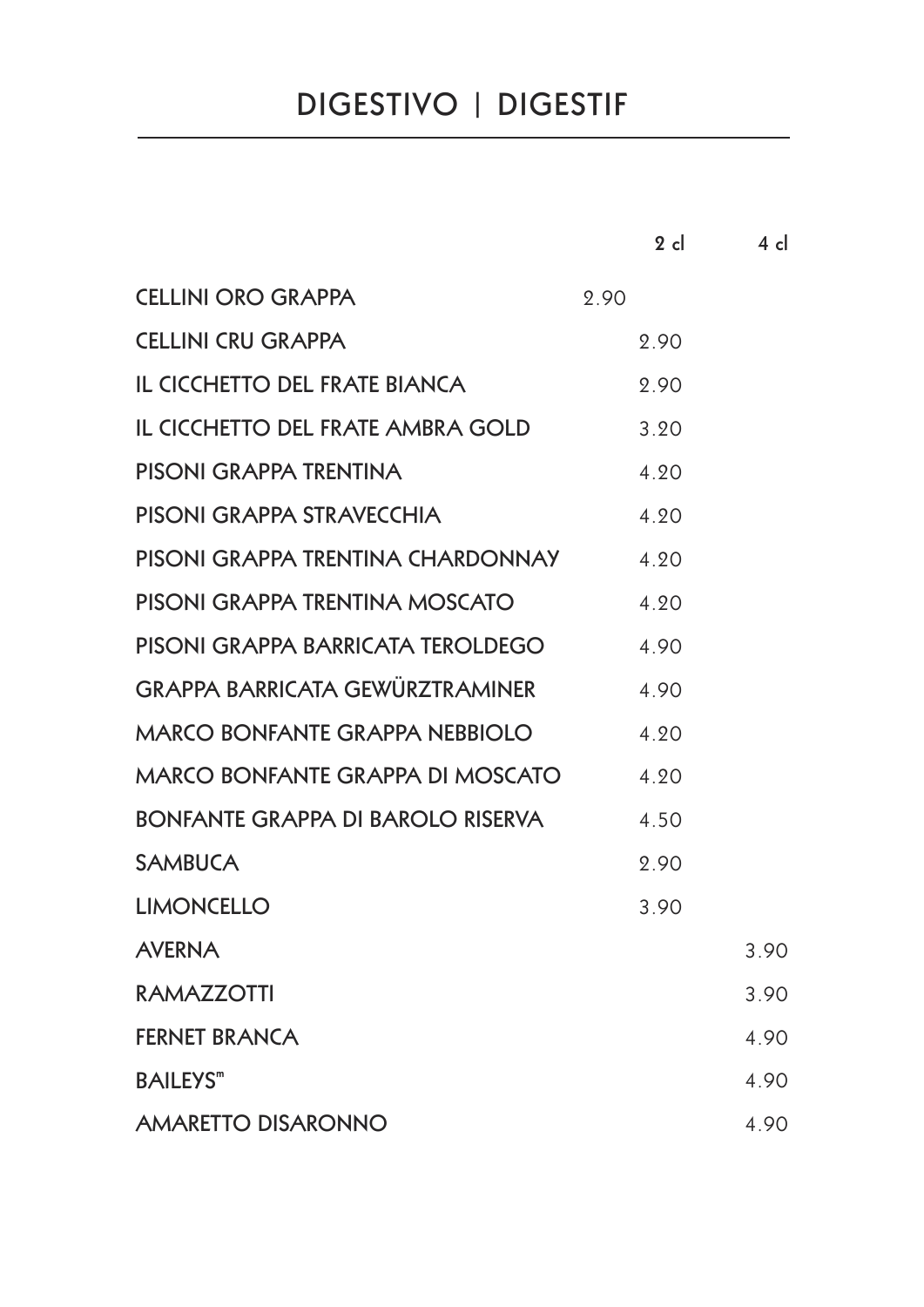# **NON ALCOLICO | NON ALCOHOLIC**

|                                    | 0,25 | 0,75 |
|------------------------------------|------|------|
| <b>MORELLI LOUD</b>                | 3.20 | 6.20 |
| <b>MORELLI SILENT</b>              | 3.20 | 6.20 |
|                                    | 0, 2 | 0,4  |
| COCA COLA / COLA ZERO <sup>6</sup> | 2.60 | 3.90 |
| <b>FANTA<sup>11</sup></b>          | 2.60 | 3.90 |
| SPEZI <sup>6,11</sup>              | 2.60 | 3.90 |
| <b>LEMONADE</b>                    | 2.60 | 3.90 |
| ORANGINA <sup>11</sup>             | 2.90 |      |
| <b>BITTER LEMON</b>                | 2.60 |      |
| <b>TONIC</b> <sup>7</sup>          | 2.60 | 3.90 |
| <b>APPLE JUICE</b>                 | 2.90 | 4.00 |
| <b>ORANGE JUICE</b>                | 2.90 | 4.00 |
| <b>MARACUJANEKTAR</b>              | 2.90 | 4.00 |
| SCHWARZER JOHANNISBEERNEKTAR       | 2.90 | 4.00 |
| <b>RHABARBARNEKTAR</b>             | 2.90 | 4.00 |
| <b>SPRITZER</b>                    | 2.60 | 3.90 |
| <b>ELDERBERRY SPRITZER</b>         | 2.60 | 3.90 |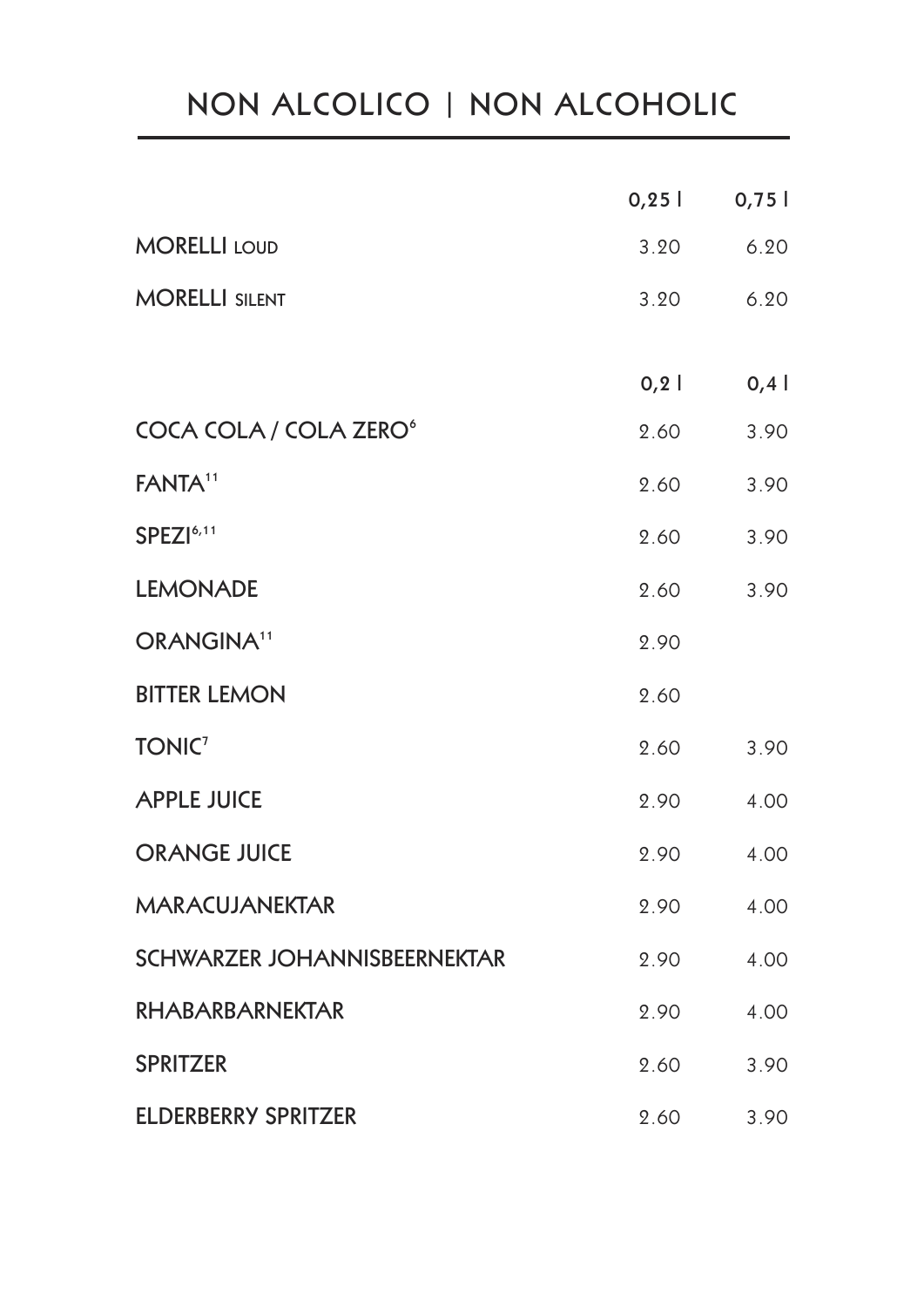

| <b>BEER FROM DRAUGHT</b>         | 0,3   | 0, 5 |
|----------------------------------|-------|------|
| <b>WALDPILS</b>                  | 3.90  | 4.90 |
| <b>KELLERBIER</b>                | 3.90  | 4.90 |
| <b>WEIZEN</b>                    | 3.90  | 4.90 |
| <b>RADLER</b>                    | 3.90  | 4.90 |
|                                  |       |      |
| <b>BOTTLED BEER</b>              | 0,331 | 0, 5 |
| DACHSENFRANZ SPEZIAL HELL        |       | 4.90 |
| <b>DACHSENFRANZ DUNKEL</b>       |       | 4.90 |
| <b>KAISER WEIZEN ALKOHOLFREI</b> |       | 4.90 |
| <b>BISCHOFF PILS ALKOHOLFREI</b> | 3.90  |      |
|                                  |       |      |
| <b>ITALIEN BEER</b>              | 0,3   |      |
| <b>PERONI</b>                    | 3.90  |      |
| <b>MORETTI</b>                   | 3.90  |      |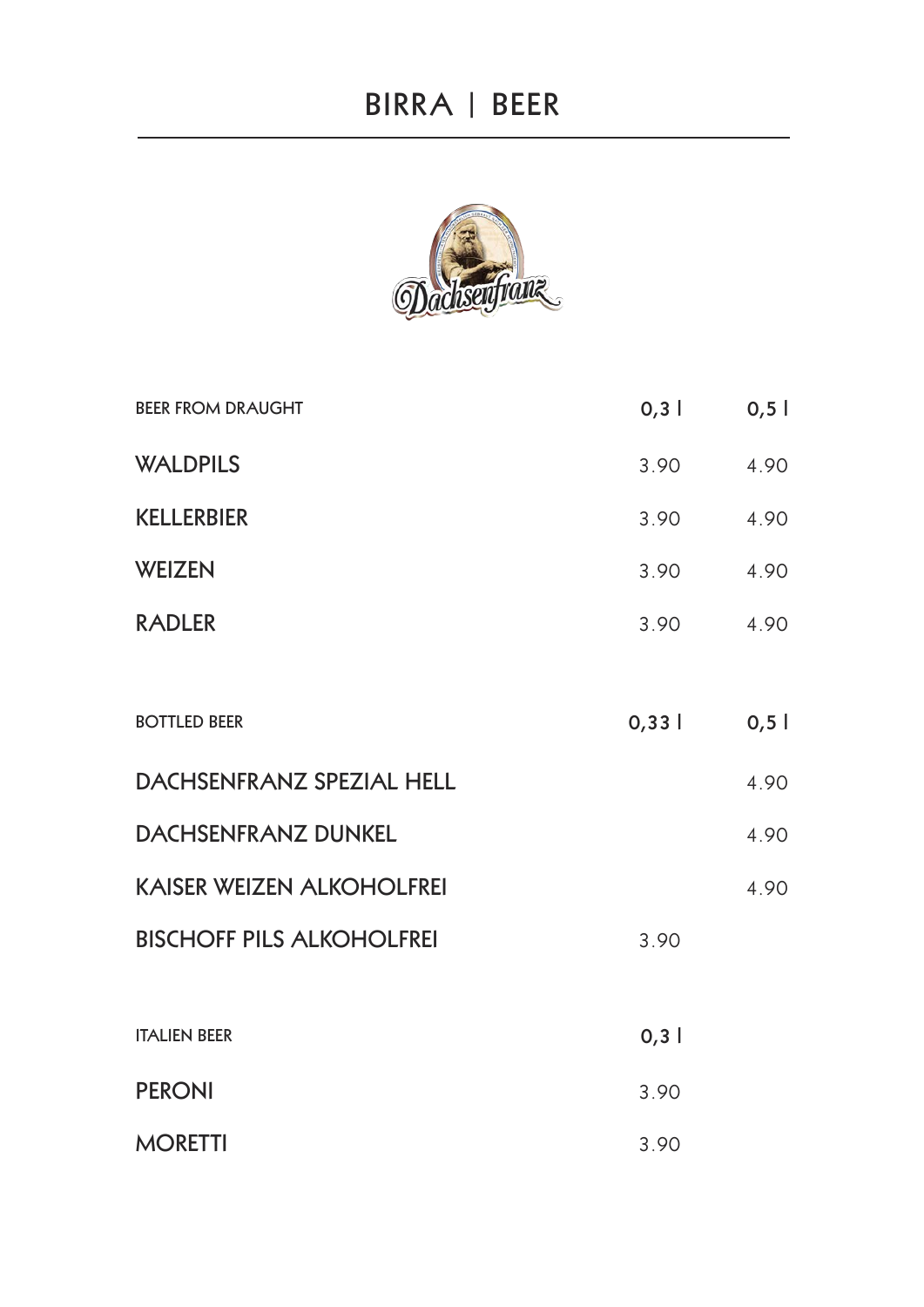# **ESPRESSO<sup>6</sup>** 2.20 **ESPRESSO DOPPIO<sup>6</sup> 3.80 ESPRESSO MACCHIATO<sup>6,m</sup>** 2.40 **ESPRESSO CORRETTO<sup>6</sup>** 3.90 **CAFÉ CRÈME6,m** 2.60 **CAPPUCCINO6,m** 2.70 **MILK COFFEE<sup>6,m</sup>** 2.90 LATTE MACCHIATO<sup>6,m</sup> 3.20 **DECAF COFFEE** 2.60 **HOT CHOCOLATE** 2.90 **TEA** 2.90 **black, green, peppermint, fruits, chamomille, herbs, anise caraway, rooibos, served with honey** *ALSO ASK FOR OUR DESSERT MENU*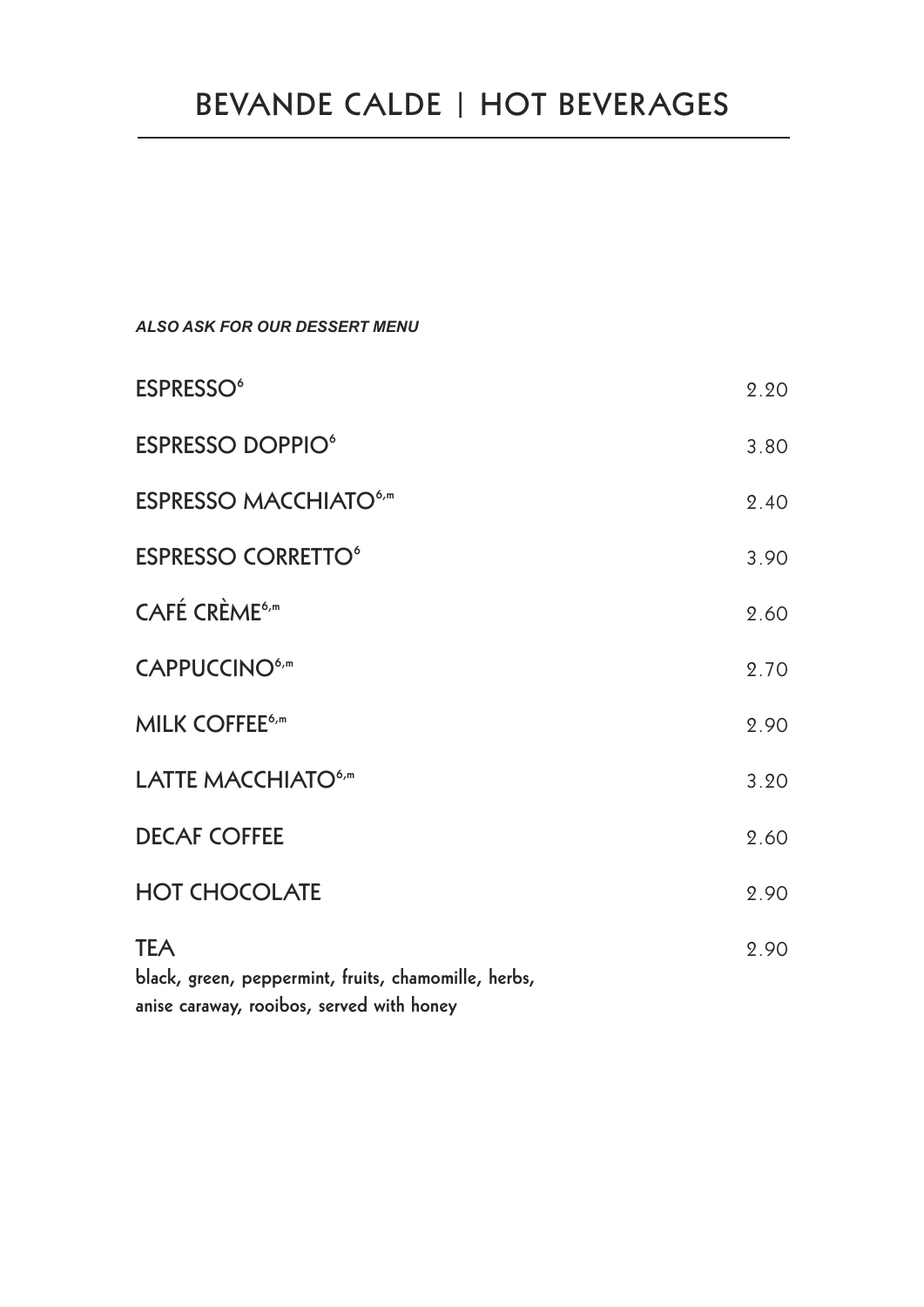| antioxidat         |             | eggs                         | (e)                |
|--------------------|-------------|------------------------------|--------------------|
| with dye           | $\mathbf 2$ | peanuts                      | (er)               |
| flavor enhancers   | 3           | Fish                         | (f)                |
| preservative       | 4           | cerials containing gluten    | $\left( 3 \right)$ |
| acidifiers         | 5           | crustacean                   | (k)                |
| contains caffeine  | 6           | lupine                       | (                  |
| contains chinine   |             | milk                         | (m)                |
| blackened          | 8           | nuts                         | (sf)               |
| waxed              | 9           | celey                        | (s)                |
| emulsifier         | 10          | mustard                      | $(\mathsf{sn})$    |
| with sweeteners    | 11          | soy                          | $({\sf so})$       |
| sulphuretted       | 12          | sulphur dioxide an sulphites | (s <sub>s</sub> )  |
| stabilizer         | 13          | molluscs                     | (w)                |
| containing sulfide | 14          | sesame                       | (se)               |
|                    |             |                              |                    |

**peanuts (er)**

**milk (m) nuts (sf) celey (s) mustard (sn) soy (so) sulphur dioxide an sulphites (ss) molluscs (w) sesame (se)**